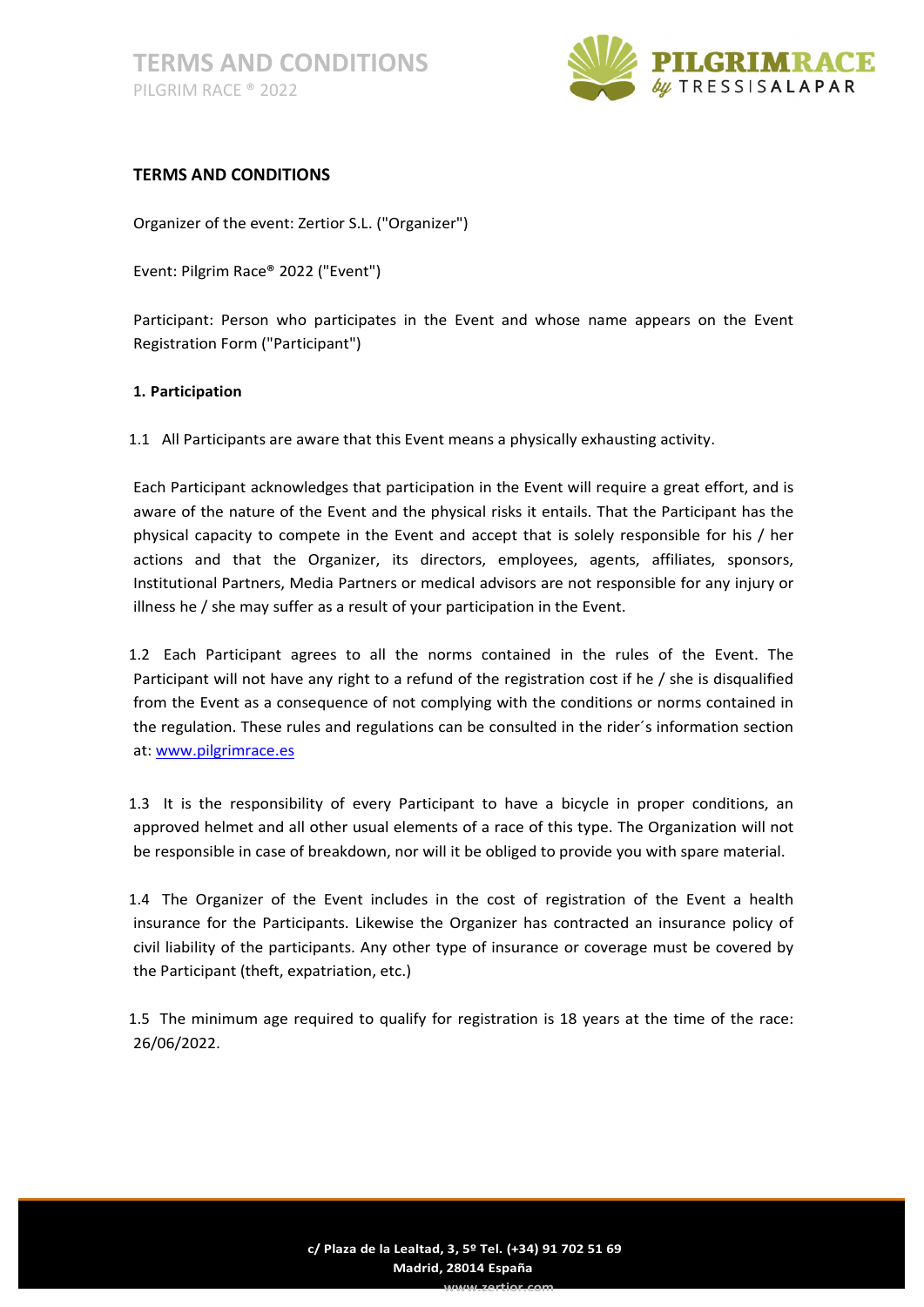

1.6 All Participants must complete and sign the "Participant Medical Record" before 26/02/2022. This card must be downloaded online and sent scanned to info@pilgrimrace.es, being obliged for all. It is vital that the medical team have the health information of each Participant in order to be able to assess the possible risks of each one as well as to have the contact information in case of emergency.

Access the medical file: https://www.pilgrimrace.es/ficha\_medica\_es.pdf

If you do not send it, you must sign, at the time of the pickup of the dorsal, a document releasing responsibility to the organization.

In case that any interested party has problems to register you can contact info@pilgrimrace.es.

## 2. Reservations and payment

2.1 All Participants must fill in the Online Registration Form (www.pilgrimrace.es) and make the payment on the website of the Event Organizer.

2.2 No Participant may compete in the Event until payment of the entire registration has been received. Payment will not be considered as long as the Event Organizer has not received confirmation of its liquidation.

2.3 Any additional contracted service (physiotherapy service, Premium mechanic service, companion and any other service shown as an option) will not be entitled to a refund under any circumstances

In case you have made any mistake or mistake during registration, please contact the Organization immediately info@pilgrimrace.es

## 3. Withdrawal, cancellation or modifications.

3.1 Any participant may withdraw from the Event at any time, in accordance with the provisions included in these clauses.

- To 90 days or more of the closing of registrations: Return of 60% of the registration fee, or a free inscription in the next edition of the Event.
- Between 89 and 30 days after the closing of registrations: Return of 40% of the value of the registration, or a free inscription in the next edition of the Event.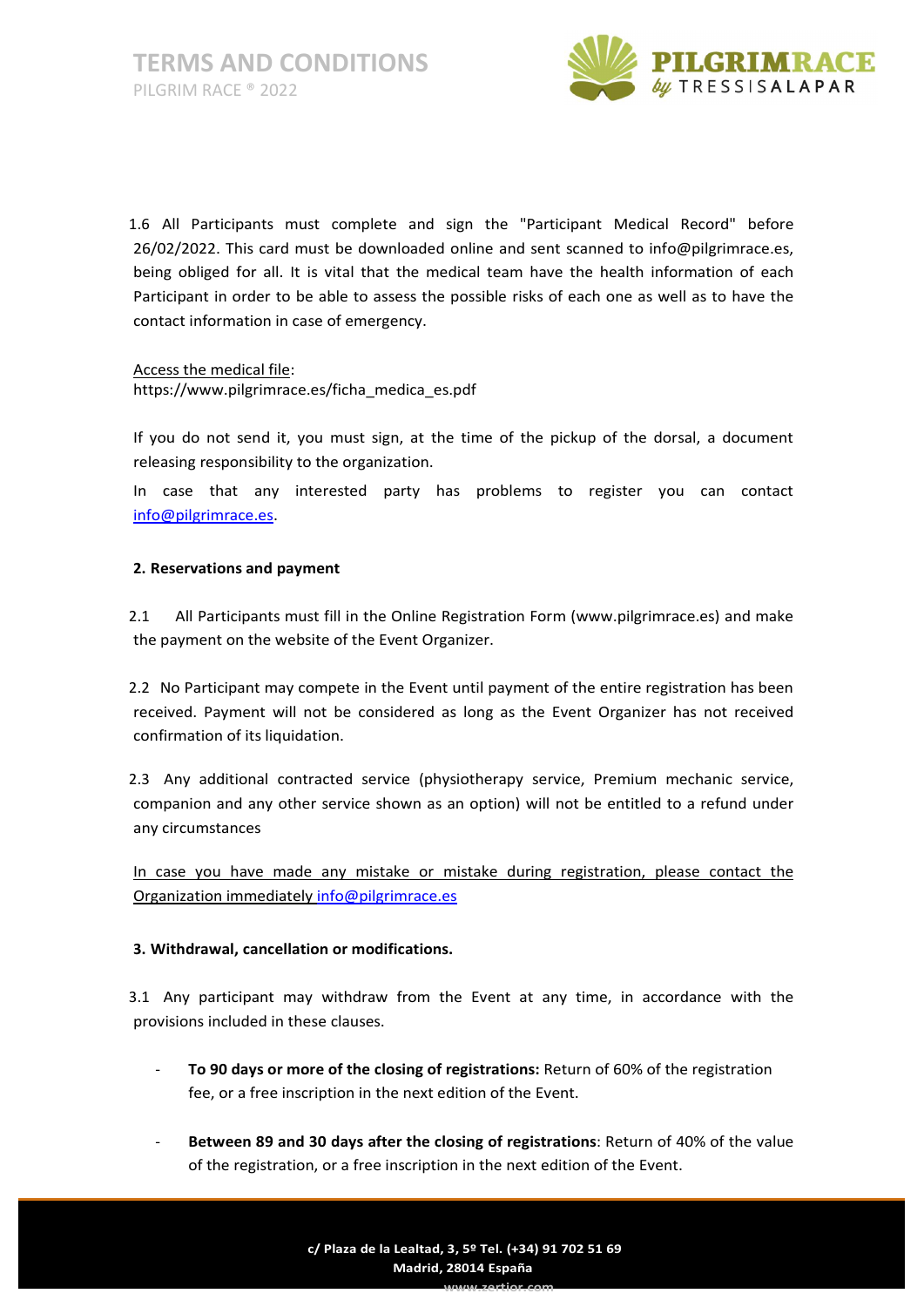

- Between 29 days and the closing of registrations: You will not receive any reimbursement nor will you be guaranteed enrollment in future careers.
- 3.2 It is not allowed to change race category, places are personal and non-transferable.

3.3 If the Event Organizer changes the date and the Participant cannot attend on the new date, will have three weeks, from the moment in which the date change is announced on our website, to inform the Organizer written the reimbursement requirement of the total amount of the registration.-

3.4 The notice of withdrawal of the Event may be sent written to the Organizer via email to info@pilgrimrace.es. Telephone withdrawal notices will not be accepted.

3.5 The Organizer of the Event reserves the right, at its discretion, to modify and/or alter the layout of the event due to circumstances beyond its control and / or force majeure, which could be expressed in the following cases: Climatic conditions, natural or other disasters that affect the normal development of the Event and the safety of the riders, without this meaning any right on the part of the participant to demand any kind of partial or total reimbursement.

In the event that a natural disaster or other circumstance of force majeure prevents the celebration of the Event, the participants will be informed of this, and the payment made will be used for their registration in the next edition of the Event.

## 4. Advertising and results

4.1 Each Participant consents to:

4.1.1 Appear in images of the Event recorded, filmed, included or used totally or partially in any television program, film, video or transmission of any nature and by any means and format.

4.1.2 That it also transfers to the Organizer, and / or any third party authorized by the latter, the rights of fixation, direct and / or indirect reproduction, distribution by sale, rental or otherwise, making available, public communication , Transformation, synchronization and any other exploitation rights, as well as the name / image rights necessary to perform all the above, in any media, format and printed, sound, audiovisual (film, television, video) and / or interactive media ( Including the Internet, mobile telephony, etc.) currently known and / or developed in the future, For the whole universe and for an indefinite period, for the exploitation and / or Event promotion.

www.zertior.com